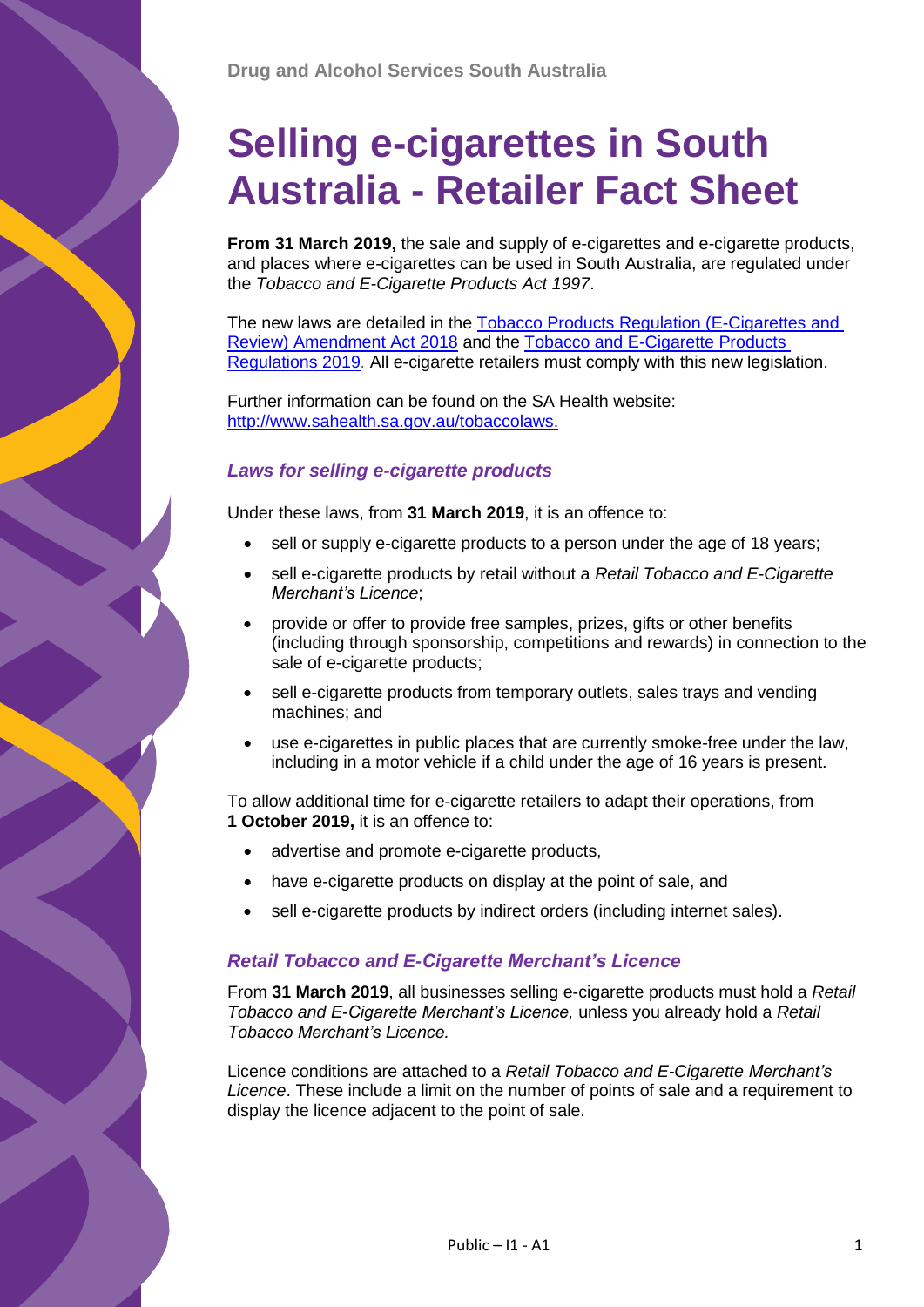## *Preventing the sale of e-cigarette products to children*

From **31 March 2019**, retailers have a legal responsibility to not sell or supply e-cigarette products to a child (any person under the age of 18 years).

### **Penalties for the sale or supply of e-cigarette products to children**

In the case of a responsible person who is the proprietor of a business, for a first offence the maximum penalty will be \$20,000; for a second or subsequent offence it will be \$40,000; or in any other case \$5,000. The expiation fee for this offence will be \$1,200.

#### **Responsible Person**

A responsible person in relation to the sale or supply of e-cigarette products to a child, is the proprietor of the business or a person who sells or supplies the product on behalf of the proprietor. This means both employers and employees can be found to be responsible for committing an offence if they sell e-cigarette products to a child.

### **Photographic Identification**

From 31 March 2019, if a retailer suspects that a person seeking to obtain an e-cigarette may be a child (under 18 years), they can ask a person to produce evidence of their age. It is good practice to ask to seek identification of anyone who may be under 25 years of age. Identification should be in the form of a current photographic driver's licence, proof of age card, passport or keypass identification card.

## **Training**

All people selling e-cigarette products should be given adequate training on how to avoid selling them to children. This includes training any relatives or friends who might occasionally work in the business as well as paid employees. Proprietors should ensure that all staff know:

- $\circ$  What procedures to follow if a customer becomes difficult when asked to produce identification.
- $\circ$  The consequences if they are found to have sold e-cigarette products to a child. Staff should be regularly reminded about these procedures. Some employers find it helpful to develop a store policy and procedure.

## **Prescribed Signag**e

From 31 March 2019 all e-cigarette product retailers are legally required to display a prescribed A4 sized 'Sale of Tobacco Products and E-Cigarette Products' sign (commonly referred to as a 'prescribed notice'). This sign is a reminder to customers and retailers that it is an offence to sell or supply tobacco or e-cigarette products to a person under 18 years of age and that proof of age may be sought before a purchase is made. The sign must be displayed in a manner and position that is likely to attract the attention of the customer and be near the point of sale.

## *Sponsorships*

From 31 March 2019, a person is not permitted to promote or publicise an e-cigarette product or a trademark or brand name, or the name or interests of a manufacturer or distributor of an e-cigarette product under a contract, or arrangement, under which sponsorship is provided.

## *Competitions and reward schemes*

From 31 March 2019, retailers are not permitted to, in connection with the sale of an e-cigarette product, or for the purpose of promoting the sale of an e-cigarette product, provide or offer to provide a number of points, or a similar device, by the accumulation of which a person may become entitled to, or qualify for, a prize, gift or other benefit.

The ban only applies to the accrual of reward points. Credit card reward points, gift cards and vouchers can still be used to purchase e-cigarette products.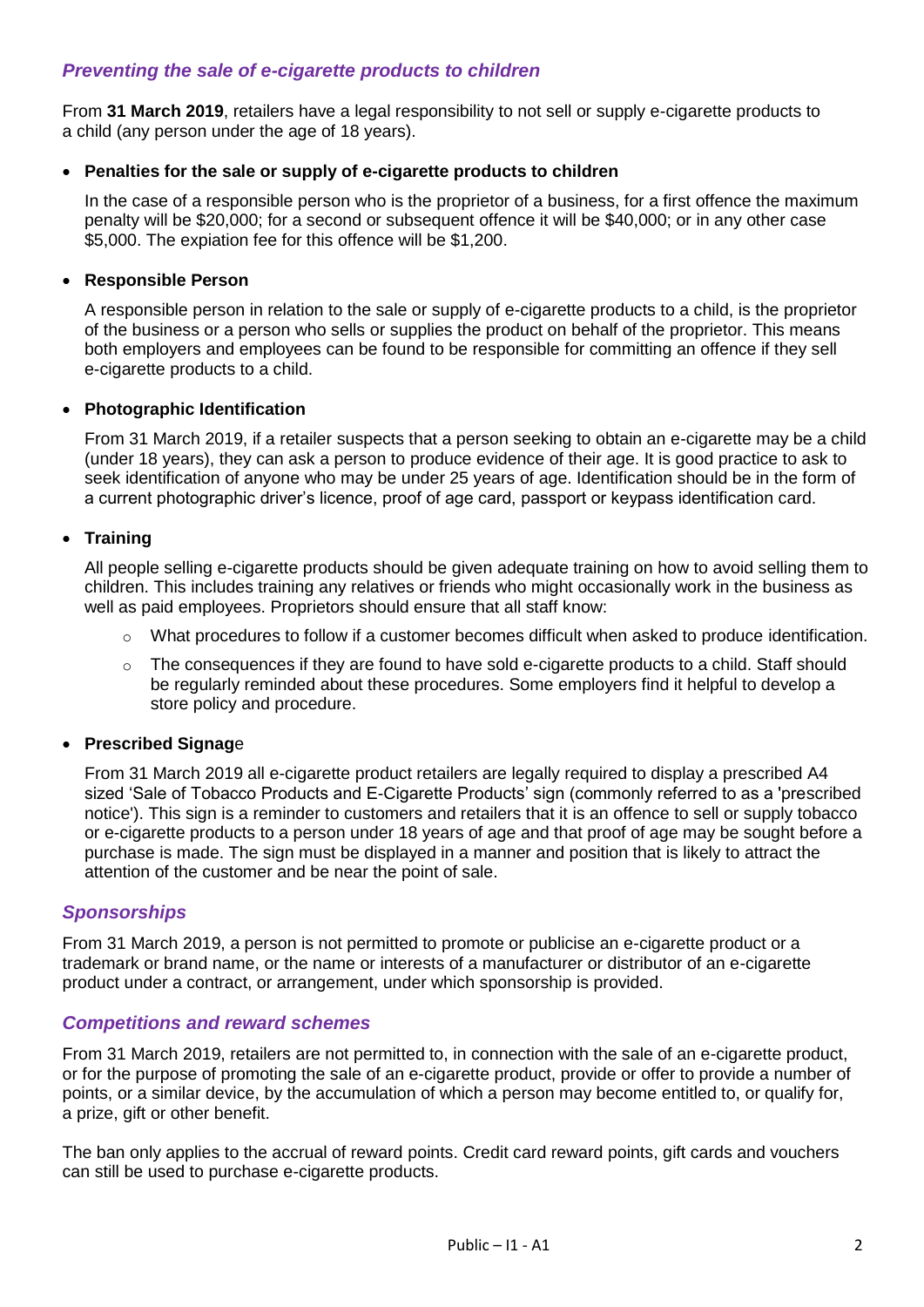## *Free Samples*

From 31 March 2019, retailers are not permitted, for the purpose of inducing or promoting the sale of an e-cigarette product, offer or give to a member of the public a free sample of the product.

#### *Selling from temporary outlets, sales trays or vending machines*

From 31 March 2019, retailers are not permitted to sell e-cigarettes and e-cigarette products from temporary outlets such as a booth, stand, tent or other temporary or mobile structure or enclosure. Selling e-cigarettes and e-cigarette products by mobile trays or containers or by vending machines is also banned.

## *Using e-cigarettes in public places that are smoke-free*

From 31 March 2019, e-cigarettes cannot be used in any area in which smoking is banned under the *Tobacco and E-Cigarette Products Act 1997.* This includes all places where smoking is already banned, including:

- enclosed public places, workplaces and shared areas;
- motor vehicles if a child under the age of 16 years is present;
- under covered public transport areas;
- within 10 metres of children's public playground equipment;
- outdoor dining areas and other outdoor areas that have been declared smoke-free.

#### *Advertise e-cigarette products*

The new laws prohibit retailers from taking any action that is designed to publicise or promote e-cigarette products, smoking (which will include the use of e-cigarettes), or the sale of e-cigarette products, whether by visual or auditory means. This law commences on **1 October 2019**.

#### *Point of Sale Displays*

The new laws prohibit the display of e-cigarettes and e-cigarette products in all retail outlets. Information about signage, price tickets and price boards is provided below. This law commences on **1 October 2019**.

#### *Selling by indirect orders (including internet sales)*

The new laws prohibit retailers selling e-cigarette products by indirect means, such as by mail, telephone, internet or any other electronic means. This law commences on **1 October 2019**.

## **Frequently Asked Questions**

#### *What is the definition of an e-cigarette?*

Under the new laws, an *e-cigarette* is defined as:

- a device that is designed to generate or release an aerosol or vapour for inhalation by its user in a manner similar to the inhalation of smoke from an ignited tobacco product; or
- a device of a kind declared by the Minister by notice in the Gazette to be an e-cigarette.

#### *What is the definition of an e-cigarette product?*

Under the new laws, an *e-cigarette product* means:

- an e-cigarette; or
- any part comprising an e-cigarette; or
- a cartridge, capsule or other container designed to contain a liquid, aerosol, gas, vapour or other substance for use in an e-cigarette; or
- a heating element designed for use in an e-cigarette; or
- a battery designed for use in an e-cigarette; or
- a product of a kind prescribed by the regulations.